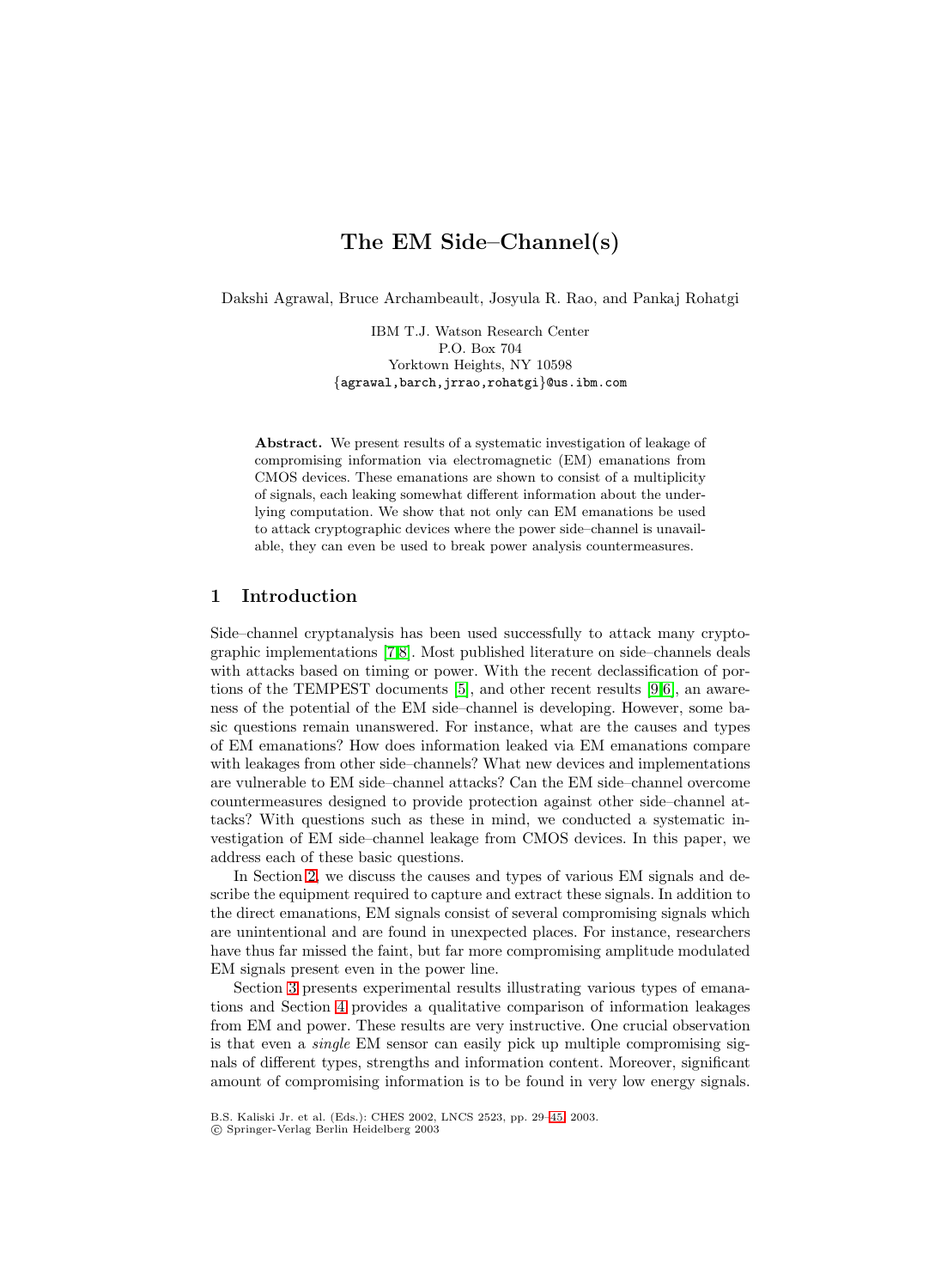<span id="page-1-0"></span>It is therefore critical that signals be separated early in the acquisition process to avoid loss of these low energy signals due to precision limits of signal capturing equipment. A very effective way to achieve such a separation is to exploit unintentionally modulated carriers at higher frequencies where there is less interference and noise rather than focusing on direct emanations in the baseband where the large amount of interference and noise may require techniques such as chip decapsulation and use of carefully positioned micro–antenna [\[9,6\]](#page-16-0).

Using EM, we launched attacks such as simple and differential electromagnetic attacks (SEMA and DEMA [\[9\]](#page-16-0)) on straight–forward implementations of DES, RSA and COMP128 on smart cards, cryptographic tokens and SSL accelerators. While the EM side–channel remains the most viable avenue for attacking cryptographic devices where the power side–channel is unavailable, an important question is whether the EM side–channel provides any other advantage when the power side–channel is available. In Section [5,](#page-11-0) we answer this in the affirmative. We outline an approach that breaks some fielded systems with power analysis countermeasures. The approach is based on the observation that most devices have classes of "bad instructions" whose leakage in some EM side–channel far exceeds the corresponding leakage in the power side–channel and works against two major classes of power analysis countermeasures [\[8,2,4\]](#page-16-0). We illustrate this approach by attacking a test implementation<sup>1</sup> of the secret–sharing countermeasures of [\[2,4\]](#page-16-0). This approach works in many cases even when the code is unknown.

Despite their effectiveness, our low–cost attacks provide only a glimpse of what is possible: combining leakages from multiple EM signals could yield substantially better attacks. Furthermore, developing countermeasures requires a methodology to assess the net information leakage from all the EM signals realistically available to an adversary. Our work on these aspects of the EM side– channel(s) is described in more detail in [\[1\]](#page-16-0).

## **2 EM Emanations and Acquisition**

This section describes the origin and types of various compromising EM signals that we have observed<sup>2</sup> and the equipment and techniques to extract them.

## **2.1 Origin of EM Emanations**

EM emanations arise as a consequence of current flows within the control, I/O, data processing or other parts of a device. These flows and resulting emanations may be *intentional* or *unintentional*. Each current carrying component of the device not only produces its own emanations based on its physical and electrical characteristics but also affects the emanations from other components due to coupling and circuit geometry.

 $^{\rm 1}$  To avoid disclosing weaknesses of commercially deployed systems.

<sup>&</sup>lt;sup>2</sup> While there is an obvious overlap with the declassified TEMPEST documents (NAC-SIM 5000) [\[5\]](#page-16-0), we only describe what we have verified in our investigations.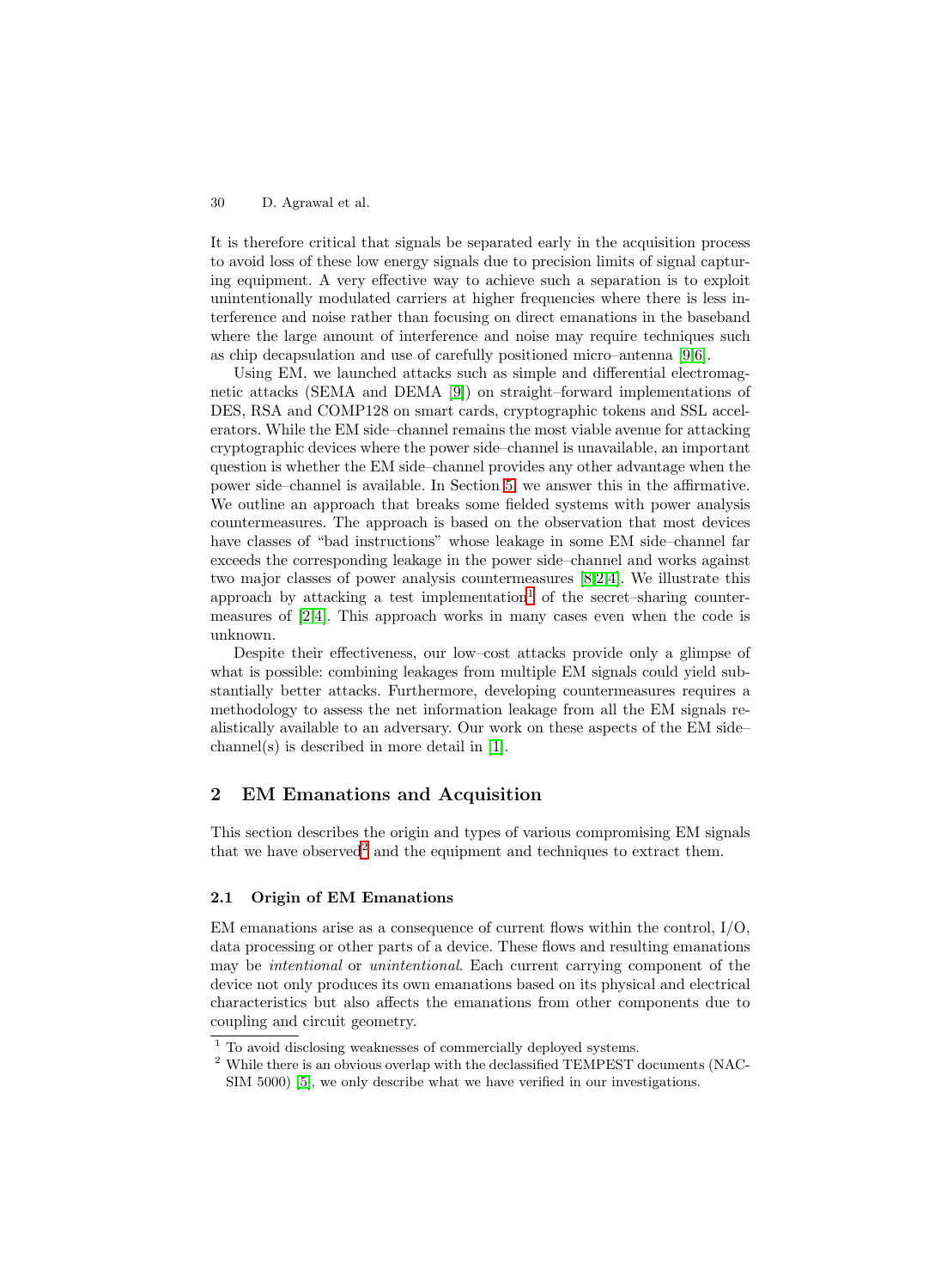An attacker is typically interested in emanations resulting from data processing operations. In CMOS devices, ideally, current only flows when there is a change in the logic state of a device and this logic state change is controlled by a "square–wave" shaped clock. These currents result in compromising emanations, sometimes, in unintended ways. Such emanations carry information about the currents flowing and hence the events occurring during each clock cycle. Since each active component of the device produces and induces various types of emanations, these emanations provide multiple views of events unfolding within the device at each clock cycle. This is in sharp contrast to the power side–channel where only a single aggregated view of net current inflow is available thus, explaining why the EM side–channel(s) are much more powerful.

#### **2.2 Types of EM Emanations**

There are two broad categories of EM emanations:

**1. Direct Emanations:** These result from *intentional* current flows. Many of these consist of short bursts of current with sharp rising edges resulting in emanations observable over a wide frequency band. Often, components at higher frequencies are more useful to the attacker due to noise and interference prevalent in the lower bands. In complex circuits, isolating direct emanations may require use of tiny field probes positioned very close to the signal source and/or special filters to minimize interference: getting good results may require decapsulating the chip packaging [\[6,9\]](#page-16-0).

**2. Unintentional Emanations:** Increased miniaturization and complexity of modern CMOS devices results in electrical and electromagnetic coupling between components in close proximity. Small couplings, typically ignored by circuit designers, provide a rich source of compromising emanations. These emanations manifest themselves as *modulations* of carrier signals generated, present or "introduced" within the device. One strong source of carrier signals is the ubiquitous harmonic–rich "square–wave" clock signal<sup>3</sup>. Other sources include communication related signals. Ways in which modulation occurs include:

**a. Amplitude Modulation:** Non–linear coupling between a carrier signal and a data signal results in the generation and emanation of an Amplitude Modulated (AM) signal. The data signal can be extracted via AM demodulation using a receiver tuned to the carrier frequency.

**b. Angle Modulation:** Coupling of circuits also results in Angle Modulated Signals (FM or Phase modulation). For instance, while signal generation circuits should ideally be decoupled from data processing circuits, this is rarely achieved in practice. For example, if these circuits draw upon a limited energy source the generated signal will often be angle modulated by the data signal. The data signal is recoverable by angle demodulation of the generated signal.

<sup>3</sup> Theoretically a symmetric, square clock signal consists of the fundamental frequency and all the odd harmonics with progressively diminishing strengths. In practice, the clock signal is always imperfect.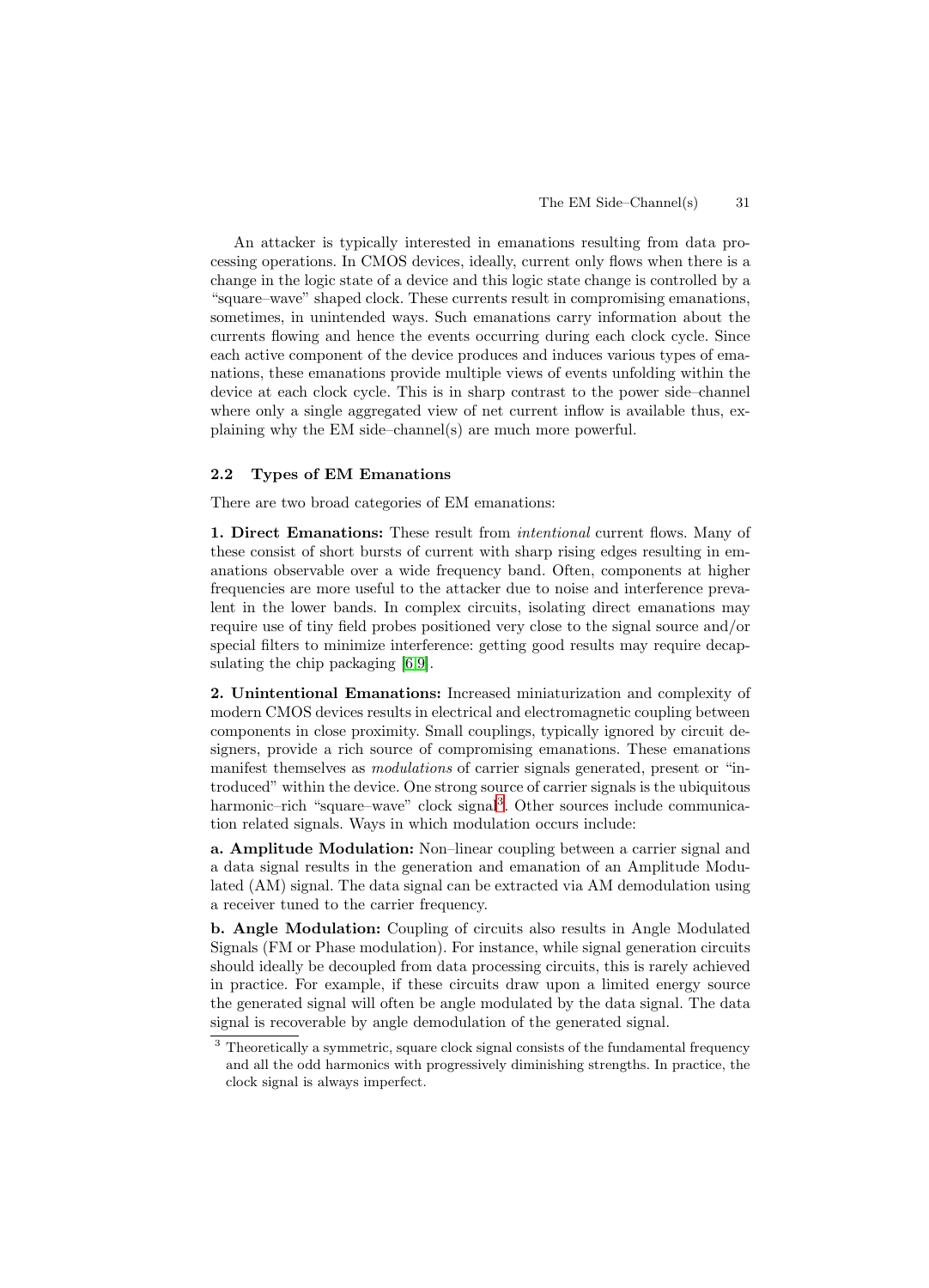<span id="page-3-0"></span>Exploiting unintentional emanations can be much more effective that trying to work with direct emanations. Some modulated carriers have substantially better propagation than direct emanations. This enables attacks to be carried out without resorting to invasive techniques and even attacks that can be performed at a distance. None of the attacks described in this paper require any invasive techniques or fine grained positioning of probes. Secondly, careful field probe positioning cannot separate two sources of direct emanations in close proximity, while such sources may be easily separable due to their differing interaction with the carriers present in the vicinity.

#### **2.3 Propagation and Capture of EM Signals**

EM signals propagate via radiation and conduction, often by a complex combination of both. Thus two classes of sensors are required to capture the signals that emerge. The most effective method for capturing radiated signals is to place near field probes as close as possible to the device or at least in the near field, i.e., no more that a wavelength away. Some of these emanations can also be captured at much larger distances using standard antennas. In our experiments, the most effective near field probes are those made of a small plate of a highly conducting metal like silver or copper attached to a coaxial cable. In the far field, we used biconical and log–periodic wide–band antennas as well as hand–crafted narrow–band, high gain Yagi antennas. Conductive emanations consist of faint currents found on all conductive surfaces or lines attached to the device possibly riding on top of stronger, intentional currents within the same conductors. Capturing these emanations requires current probes. The quality of the received signal improves if the equipment is shielded from interfering EM emanations in the band of interest, though the shielding does not have to be elaborate.

The emanations received by the sensor have to be further processed to extract compromising information. For direct emanations, filters may suffice. For unintentional emanations, which manifest themselves as modulations of carrier signals, a receiver/demodulator is required. For experimental work, a wide bandwidth, wideband tunable receiver such as the R–1550 Receiver from Dynamic Sciences and the 8617 Receiver from Watkins–Johnson is convenient. A cheaper alternative is to use wide–band radio receivers such as the ICOM 7000/8500 which have intermediate frequency outputs and to then perform the demodulating functionality in software. An even cheaper approach is to construct the receiver using commonly available low noise electronic components. At some stage, the signal has to be digitized using digital scope/sampling card as done for power analysis attacks. Equipment such as spectrum analyzers are also useful for quickly identifying carriers and potentially useful emanations. A useful rule–of–thumb is to expect strong carriers at odd harmonics of the clock.

## **3 Experimental Results**

We describe experiments that illustrate the various types and nature of EM emanations.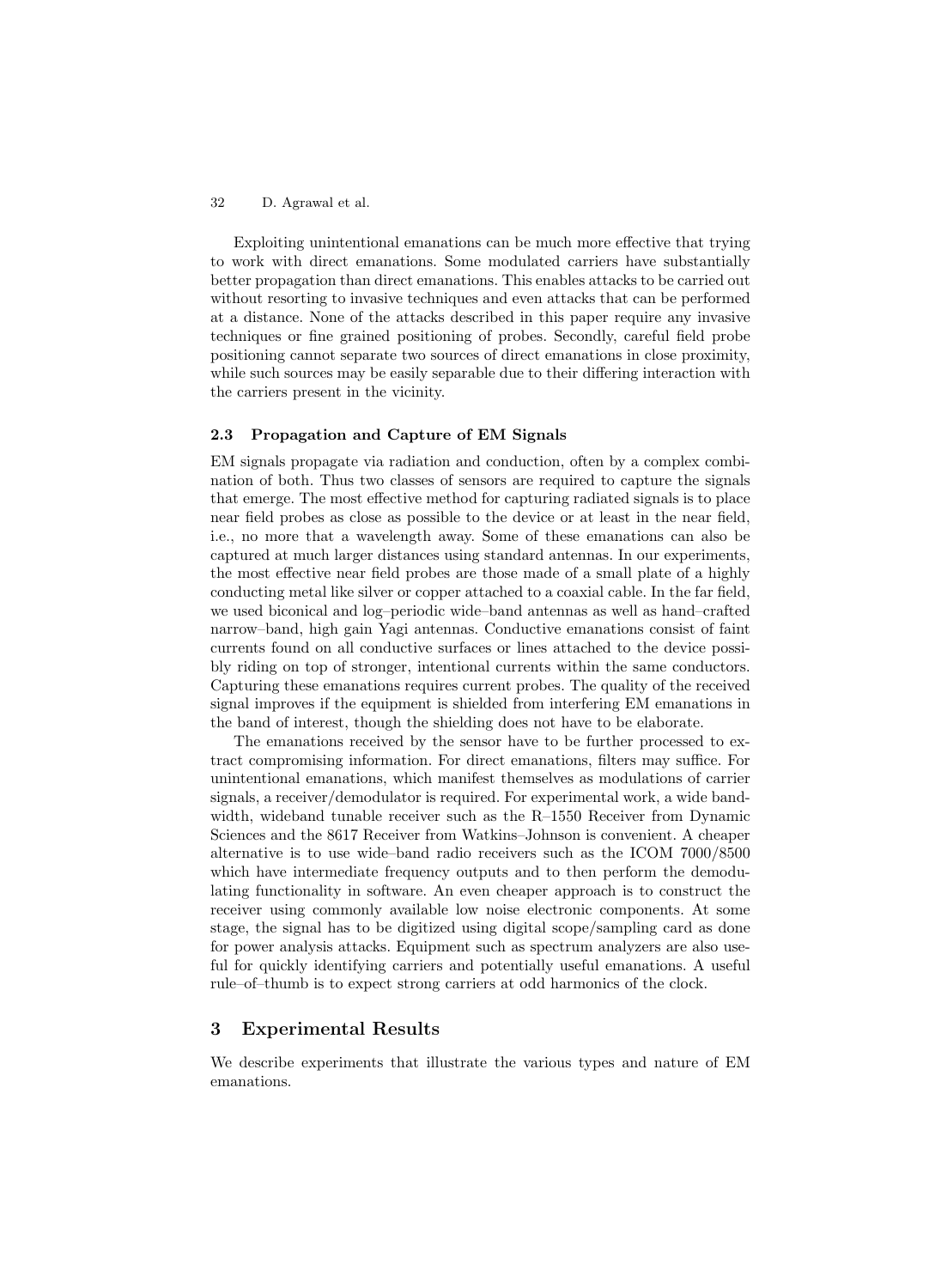*Experiment 1: Direct Near–Field Emanations:* We programmed a recently deployed smart card, called smartcard A (to protect vendor identity<sup>4</sup>), to enter a 13 cycle infinite loop using the externally supplied 3.68MHz clock. A near–field probe (a small metal plate attached to a co–axial cable) was placed near the chip at the back of smart card. After wide–band amplification, 500K sample points (representing approx 284 iterations of the loop) were captured using an 8–bit, 500MHz digital scope. In the time domain, the baseband *direct emanations* signal (band centered at 0MHz), looked like a differentiated form of the external clock and provided *no* visual indication of a loop execution. In the frequency domain, the signal received by the probe consists of the signal of interest, i.e., a periodic signal corresponding to a loop iteration at 283KHz (3.68MHz/13), other signals from the chip and its vicinity such as the clock (periodic with freq 3.68MHz) and aperiodic noise. Capturing the received signal with a limited resolution scope further introduces quantization noise. Figure [1](#page-5-0) plots the magnitude<sup>5</sup> of the FFT of the captured baseband signal against the frequency in KHz over the 0–200 MHz band. The large spikes below 100 MHz are the high energy harmonics of the clock signal and tiny spikes sprinkled between them are other types of direct and unintentional emanations which are of interest. Very little signal is noticeable above 125 MHz because these signals have lower strengths and have been overwhelmed by quantization noise. In the linear scale used in Figure [1,](#page-5-0) the loop execution is not apparent. On a log (base 10) scale, zooming into the region from 0 to 20MHz, as shown in Figure [2,](#page-5-0) the signal of interest at 283KHz and its harmonics can be seen interspersed between the clock signal and its harmonics. Note that the use of a large time window, i.e., 284 iterations of the loop, helps in detecting this periodic signal since aperiodic noise from the chipcard, environment and quantization gets reduced due to averaging. Since the direct emanations are at least an order of magnitude smaller than interfering signals, exploiting them in the presence of quantization noise, is quite challenging and has been addressed by [\[6,9\]](#page-16-0). Our approach focuses on the much easier task of exploiting *unintentional emanations*.

*Experiment 2: Unintentional Near–Field AM Emanations:* We use the same setup as in Experiment 1, but with the output of the probe connected to an AM receiver, tuned to the 41'st clock harmonic at 150.88 MHz with a band of  $50MHz$ . The demodulated output was sampled with a 12-bit 100MHz scope<sup>6</sup> and 100K sample points representing approximately 284 loop iterations were collected. Figure [3](#page-5-0) plots the magnitude of the FFT of this signal against the frequency in KHz. Notice that even in this *linear* scale plot, the signal of interest, i.e., the 283KHz signal corresponding to the loop and its harmonics, is clearly

<sup>4</sup> Smartcard A is 6805–based, uses 0.6 micron triple metal technology with an optional variable internal clock as one defense against DPA.

<sup>&</sup>lt;sup>5</sup> In all figures, signal magnitudes should be treated as relative quantities: we don't track the absolute values as the signals typically undergo analog processing before being captured by an 8/12–bit scope. The scope sensitivity is set so that the 8/12–bit dynamic range is fully utilized.

 $6$  The lower bandwidth allows the use of a lower sampling rate with higher precision.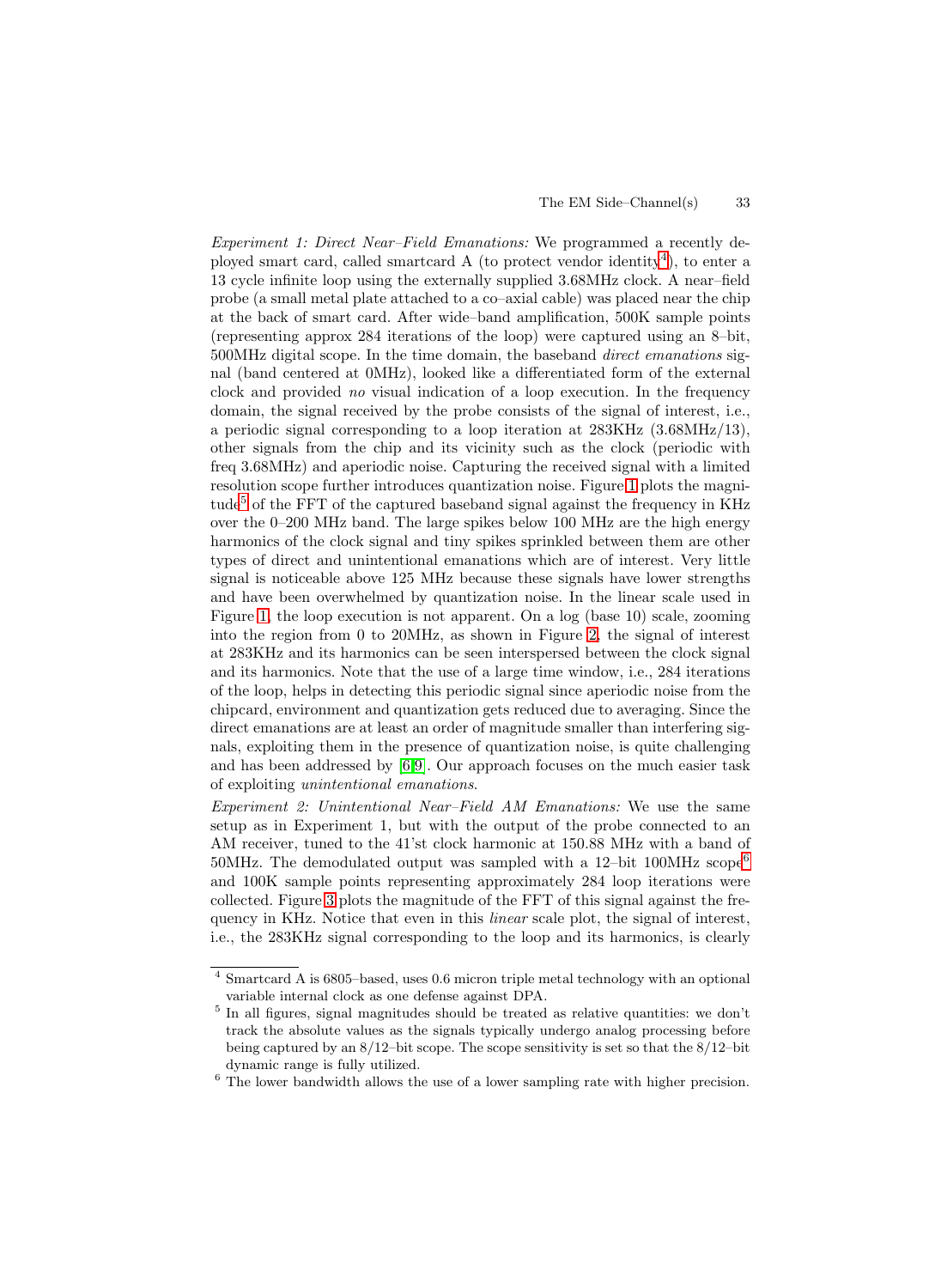<span id="page-5-0"></span>

**Fig. 1.** FFT of baseband signal from Experiment 1 with Smartcard A



**Fig. 2.** Log of FFT in the region 0–20MHz from Experiment 1 with Smartcard A



**Fig. 3.** FFT of demodulated signal (150.88 MHz carrier, 50Mz band) in Experiment 2 with Smartcard A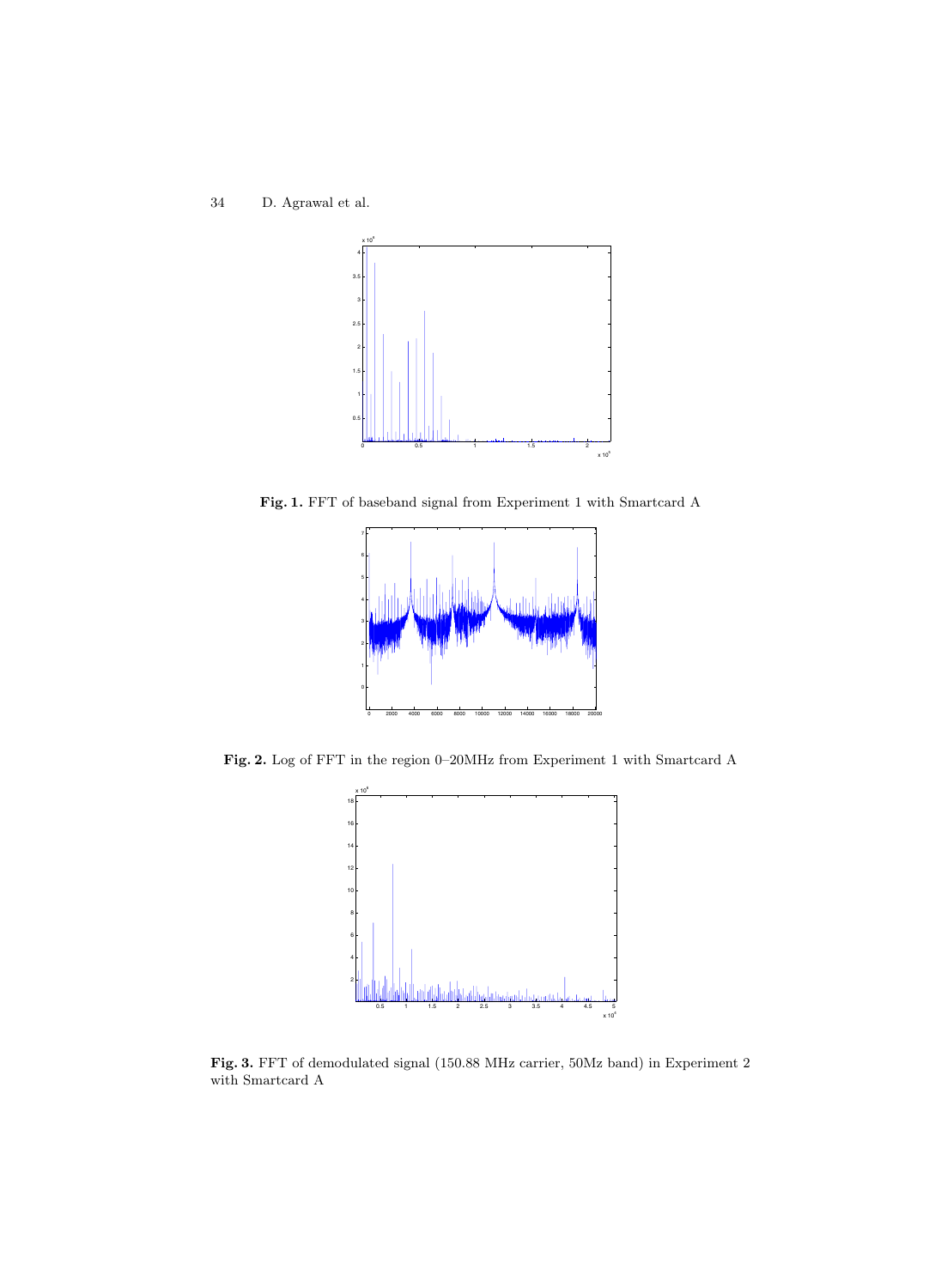

**Fig. 4.** Two FFTs showing loop frequency differences (LSB 0 and 1) for smartcard A

visible among the clock harmonics. The loop structure is also clearly visible in the time domain. Notice that these greatly improved results were obtained using the same sensor setting as in Experiment 1, and with the same number of loop iterations. Note that we are also operating in a part of the spectrum which showed hardly any signal according to Figure [1;](#page-5-0) since the signals in this band were overwhelmed by the quantization noise in that experiment.

*Experiment 3: Unintentional Near/Far–Field Angle Modulated Emanations:* Next we enabled the variable internal clock DPA protection mechanism in Smartcard A and kept everything else the same. One of the instructions in the 13–cycle loop was to load a user supplied byte  $B$  from RAM to accumulator. We experimented with different values of the byte  $B$  and made the following surprising observation: the average frequency of the 13–byte loop was dependent on the least significant bit  $(LSB)$  of B but not on other bits. This is shown in Figure 4, where the magnitude of FFT of the EM output for two different cases is plotted against the frequency in KHz. The first case (shown by a broken line) shows the loop frequency with the  $LSB(B) = 1$  and in the second case (shown by a solid line) the loop frequency when the  $LSB(B) = 0$ . In the first case, the loop runs slower. This is due to coupling between the LSB and the circuitry generating the internal clock. Although the clock frequency itself varies frequently, when there is a 1 bit on the LSB line, the intrinsic variation is biased towards slowing down the clock for a couple of subsequent cycles. We speculate that this is due to the clock circuitry drawing energy from the same source as some other circuitry affected by the LSB. Thus, angle demodulation, e.g., FM demodulation, turns out to be a good avenue for attacking smartcard A using LSB based hypothesis. This effectively transforms a countermeasure into a liability! Another advantage of such an attack is that it can be performed at a distance in the far field since the clock signal is quite strong.

*Experiment 4: Unintentional Far–Field AM Emanations:* We examined emanations from an Intel–based server containing a commercial, PCI bus based SSL accelerator S<sup>7</sup>. We programmed the server to repeatedly invoke S to perform

S is rated to perform 200, 1024-bit CRT based RSA private key ops/s.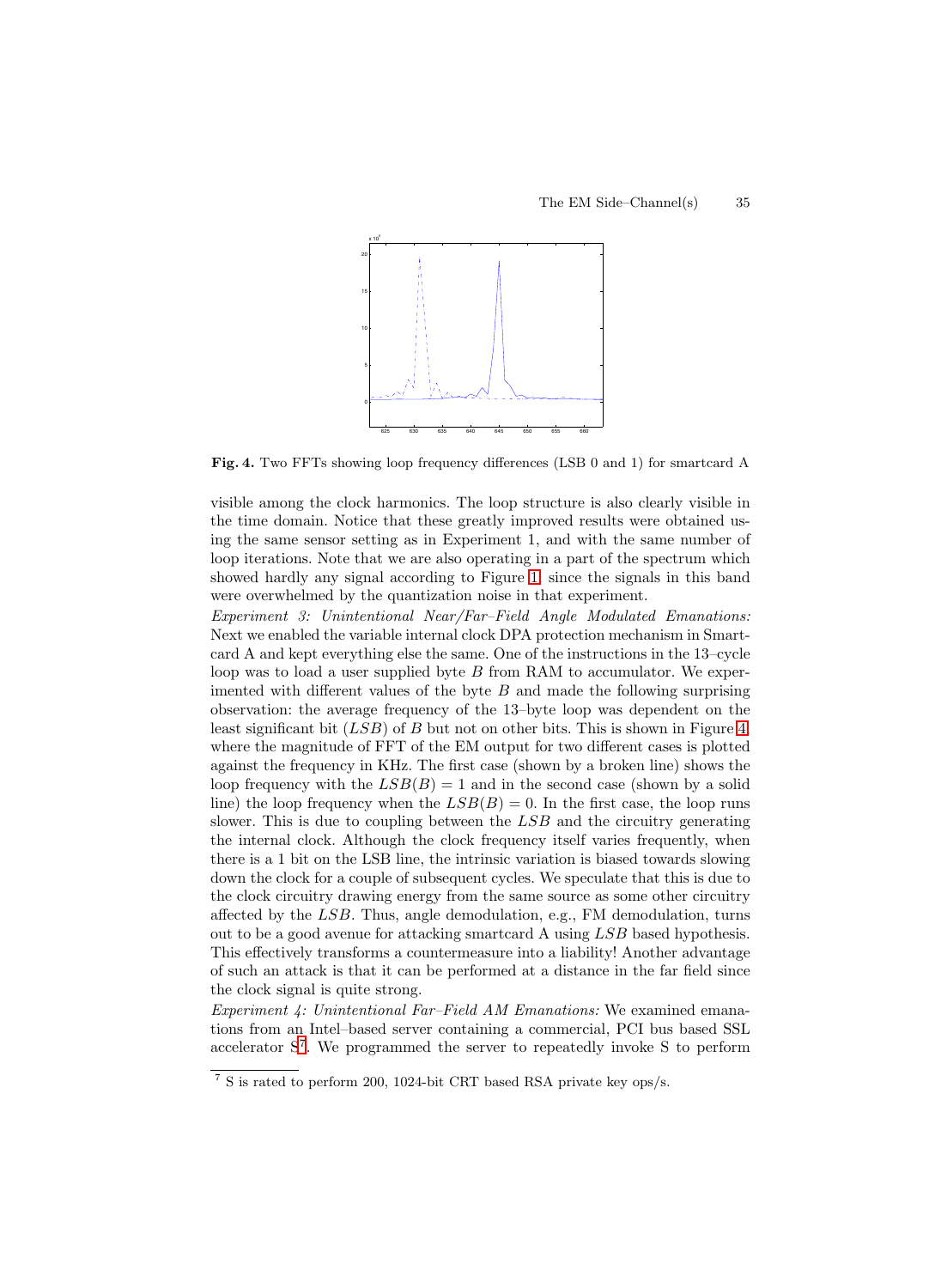<span id="page-7-0"></span>

**Fig. 5.** EM Signal from SSL Accelerator S

a 2048 bit exponentiation with a single–nibble exponent. Several AM modulated carriers (at multiples of the 33MHz PCI clock) containing compromising information propagated to distances upto forty feet. Figure 5 plots a signal (amplitude vs. time in ms) captured by a log–periodic antenna 15 feet away using the 299MHz carrier and 1MHz bandwidth. Three invocations of S are clearly visible as bands where the amplitude goes below -1000. At this resolution, the macro structures of the exponentiation are already visible. At higher resolutions, there is enough information to enable the new class of template attacks [\[3\]](#page-16-0).

*Experiment 5: Conductive Emanations:* Conductive emanations appear at unexpected places and are easy to overlook. In fact, if researchers experimenting with power analysis attacks re–analyze the raw signals from their current probes, they will discover that apart from the relatively low frequency, high amplitude power consumption signal, there are faint higher frequency AM modulated carriers representing conductive EM emanations from the device, since the power line is also a conductor. Figure [6](#page-8-0) plots one such EM signal (amplitude vs time in 10ns units) extracted from the power line by AM demodulating one such carrier while a smart card (which we call smartcard  $B^8$ ) executes 3 rounds of DES. These rounds are clearly visible in the signal.

### **4 Information Leakage across EM Spectrum**

In this section, we provide experimental evidence to reinforce a central theme of this paper, i.e., the output of even a single wide–band EM sensor logically consists of multiple EM signals each carrying qualitatively different compromising information and in some cases, EM leakages can be substantially superior to the power consumption signal.

While the presence of certain types of EM signals (e.g., angle modulated carriers, intermodulated carriers etc) are device dependent, our experiments show that invariably, AM carriers at clock harmonics are a rich and easily accessible source of compromising signals. For smart cards, since the fundamental

<sup>8</sup> Smartcard B is a 6805–based, 0.7micron, double metal technology card with inbuilt noise generators.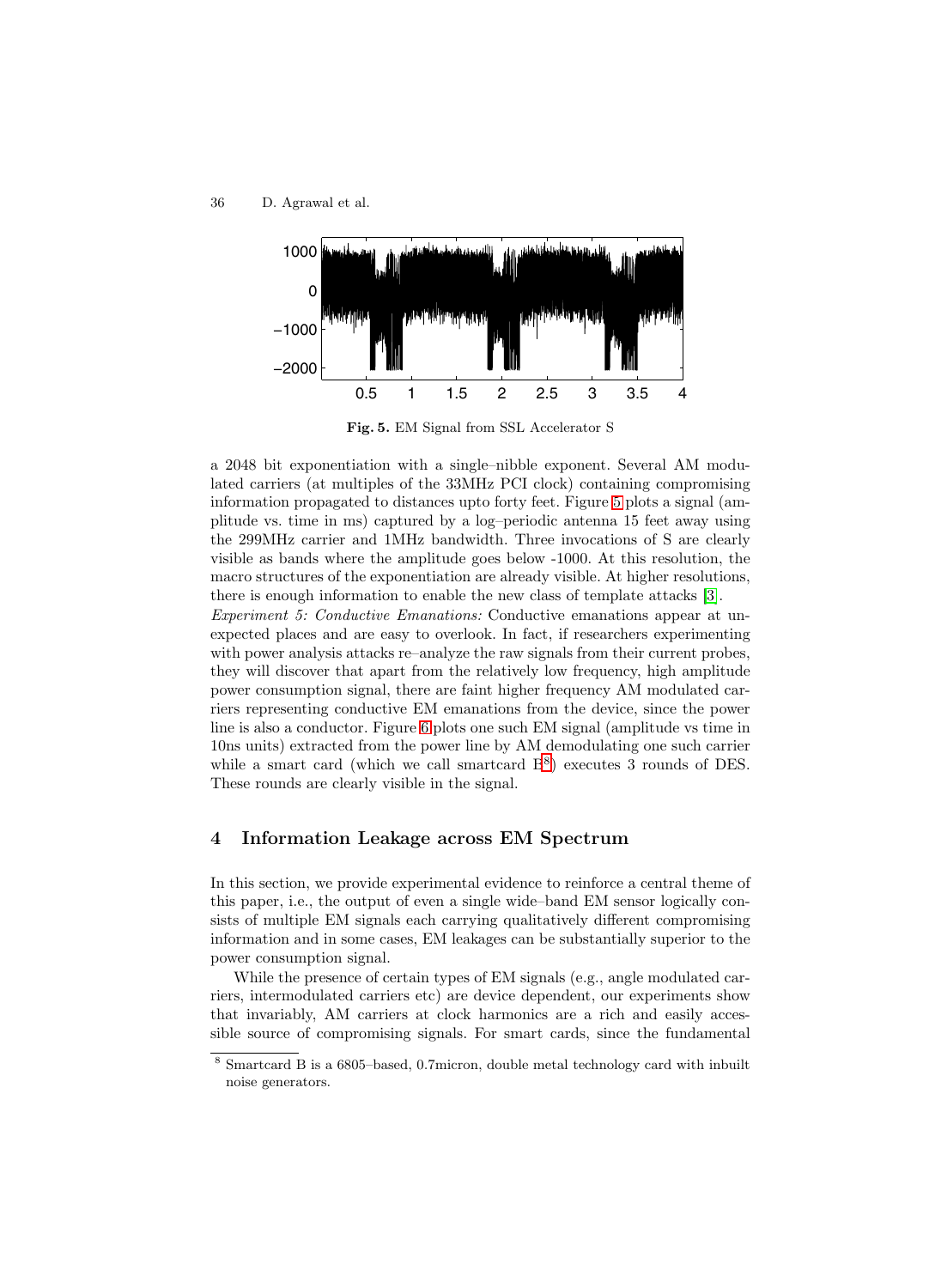<span id="page-8-0"></span>

**Fig. 6.** EM Signal on Power Line for 3 rounds of DES on smartcard B

frequency is low, the intermediate harmonics are usually the best. Lower harmonics suffer from excessive noise and interference and higher harmonics tend to have extremely low signal strength<sup>9</sup>.

We now examine the leakage of information from four types of signals obtained from smartcard B when it performed DES in software. No power analysis countermeasures, except for the internal noise generators, were enabled on the card. The smart card ran on the 3.68MHz external clock. Three of these signals were obtained by AM demodulating the output of a near field probe placed as in Experiment 1, at three different carrier frequencies (50MHz bands around 188MHz, 224.5MHz and 262MHz). The fourth signal was the power consumption signal. All signals were collected by a 12–bit, 100MHz digital scope.

It is well known that plotting the results of a differential side channel attack launched against a bit value used in a computation is a good way to assess the leakage of the bit [\[8\]](#page-16-0). This is because the plot is essentially the difference between the average of all signals in which the bit is 1 and the average of all signals in which the bit is 0, plotted against time. At points in the computation where this bit is not involved or where the bit is involved but information about it does not leak in the side–channel, the value of the difference is small and not noticeable. At points where the bit is used in the computation *and* this information leaks in the signal, this difference is likely to be large or noticeable.

Figures [7, 8, 9,](#page-9-0) and [10](#page-10-0) show the results of a differential side–channel attack on an S–box output bit in the first cycle of the DES implementation, using the four different signals. Figures [7, 8](#page-9-0) and [9,](#page-9-0) are for the EM signals and Figure [10](#page-10-0) is for the power signal. All figures are aligned in time. In all figures, the X– axis shows elapsed time in 10ns units and the Y–axis shows the difference in the averages of signals with bit=0 and bit=1 for 2000 invocations of DES with random inputs. Even at this resolution, it is clear that the leakage results are qualitatively different from each other. There are some gross similarities between the EM leakages in Figures [7](#page-9-0) and [8](#page-9-0) and between the EM leakage in Figure [9](#page-9-0)

This is because clock edges are not very sharp in practice.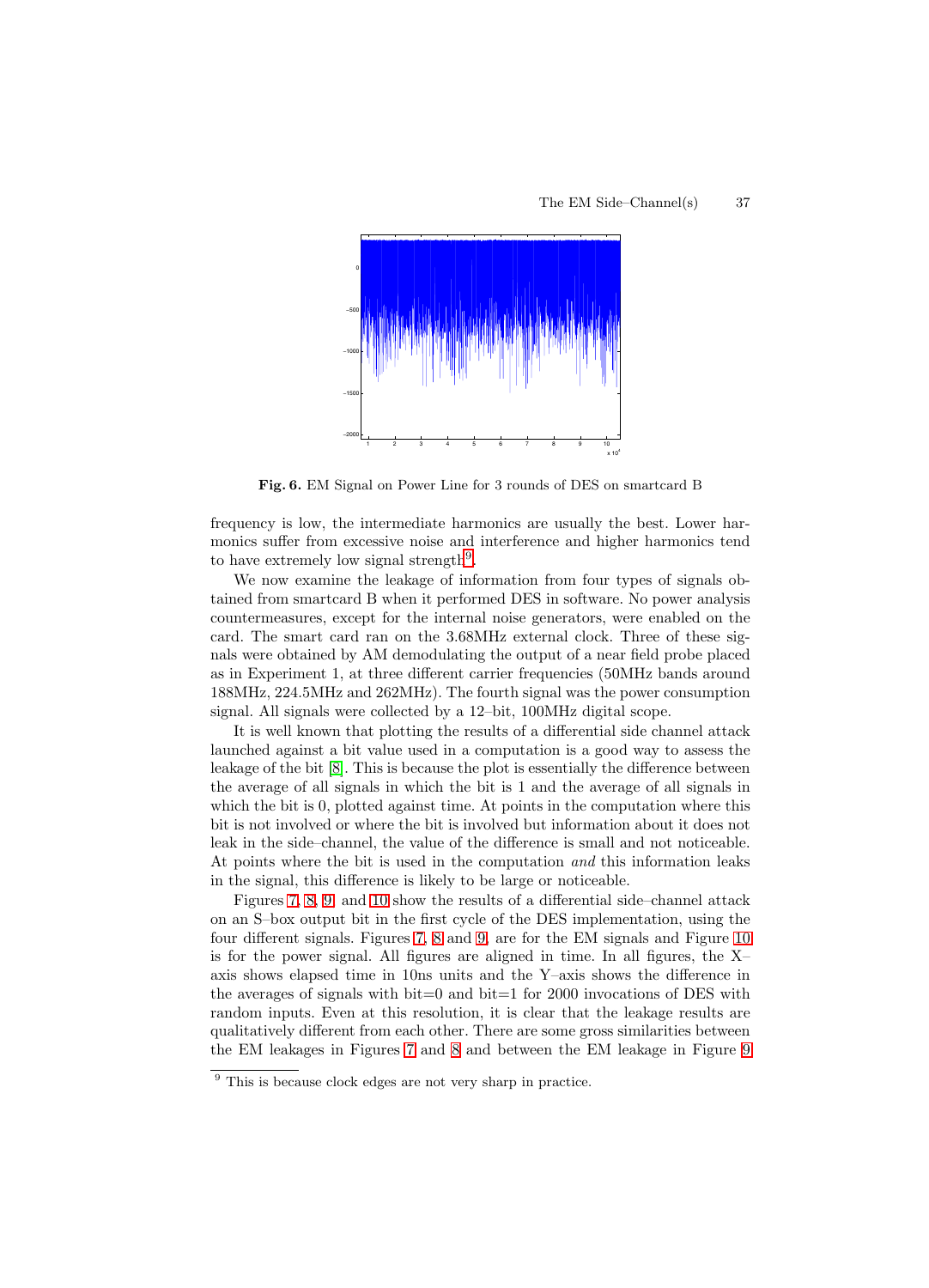<span id="page-9-0"></span>

**Fig. 7.** DEMA attack on DES on smartcard B using the 224.5 MHz carrier



**Fig. 8.** DEMA attack on DES on smartcard B using the 262MHz carrier



**Fig. 9.** DEMA attack on DES on smartcard B using the 188MHz carrier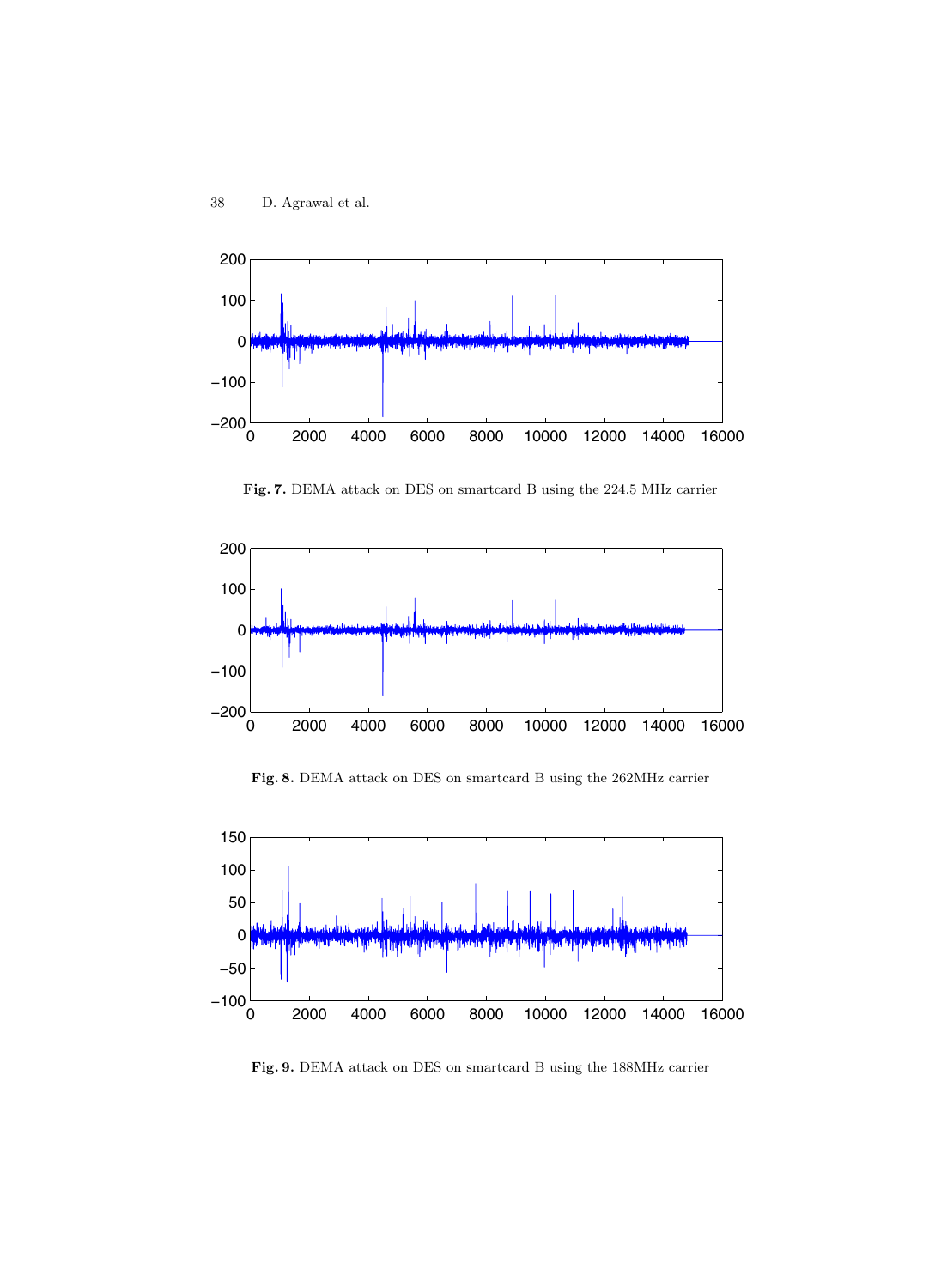<span id="page-10-0"></span>

**Fig. 10.** DPA attack on DES on smartcard B



**Fig. 11.** Comparison of DEMA/DPA Leakages at region 1020–1110



**Fig. 12.** Comparison of DEMA/DPA Leakages at region 4482–4496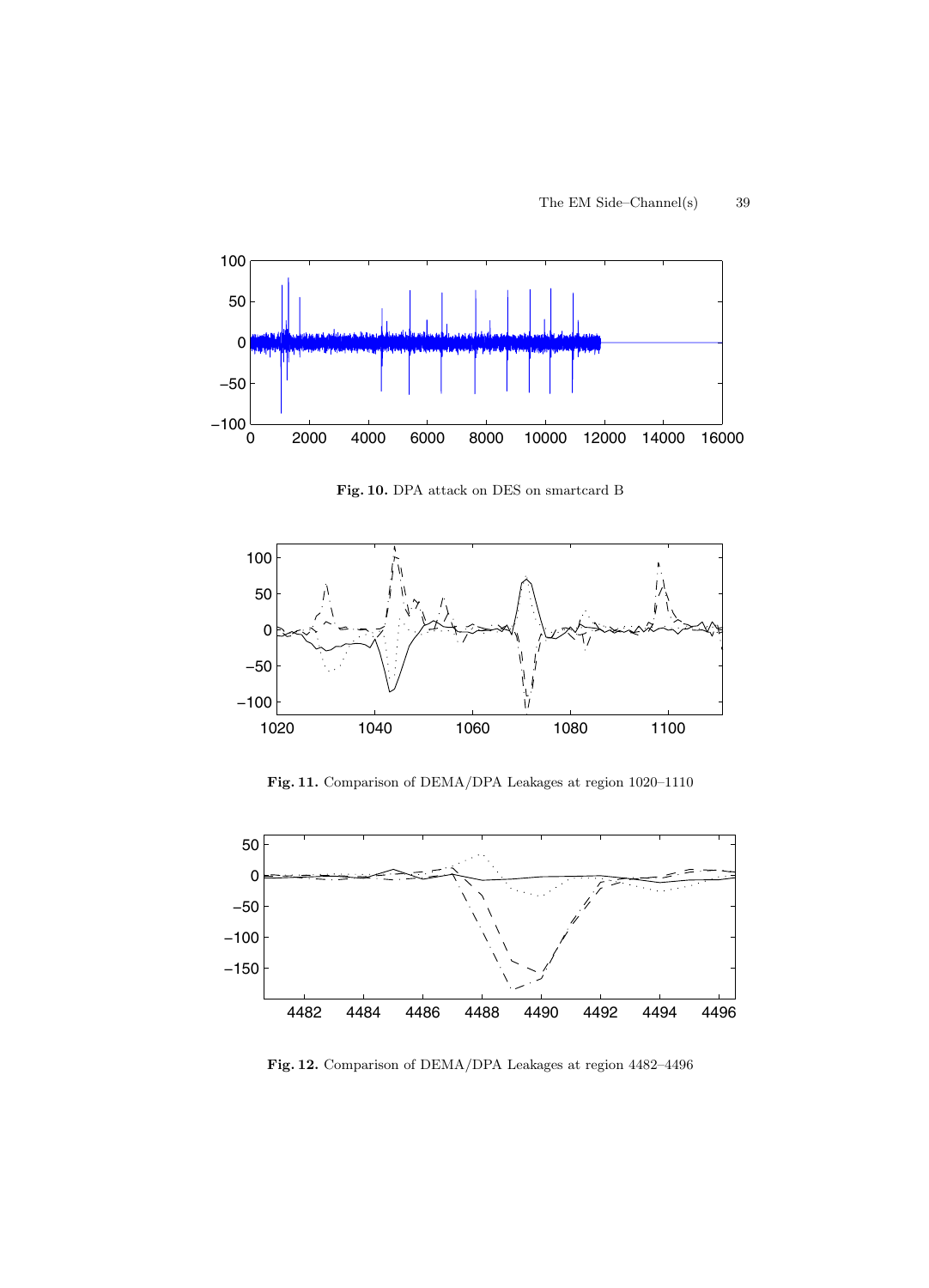<span id="page-11-0"></span>

**Fig. 13.** Comparison of DEMA/DPA Leakages at region 7633–7640

and the power leakage in Figure [10.](#page-10-0) These leakages can be compared by plotting them together. Figures [11, 12,](#page-10-0) 13 show some of the regions in such a plot. Each leakage is plotted in a different line–style, with the power leakage being a solid line and the 3 EM leakages plotted in different broken–line styles (188MHz with a dotted line, 224.5MHz with a dashed line and 262MHz with alternate dot and dashes). It is clear from these figures that even though the signals fall into two gross classes at the macro level, there are significant differences even between signals within a class at a cycle level (see Figure [11\)](#page-10-0). Moreover, there are leakages which appear in EM signals (and sometimes excessively so), which do not appear in the power signal (see Figure [12\)](#page-10-0). Such leakages are due to what we will later term as a "bad" instruction. There are also leakages which are large in power, but low in some (but not all) EM signals (see Figure 13).

## **5 The Power of the EM Side–Channel(s)**

Using low–cost EM equipment, which can collect only one signal at time, we have experimented with a wide variety of cryptographic equipment and computing peripherals. We could easily launch attacks such as simple and differential electromagnetic attacks (SEMA and DEMA [\[9\]](#page-16-0)) on straight–forward implementations of DES, RSA and COMP128 on smart cards, cryptographic tokens and SSL accelerators. While these attacks are interesting, this does not justify why EM side–channel(s) should be used in preference to others. In some cases, e.g., attacking an SSL accelerator from a distance, the only strong side–channel available is EM. We now show that the EM side–channel is extremely useful even in cases where the power side–channel is available, i.e., the EM side channel can be used to break power analysis resistant implementations.

In [\[8\]](#page-16-0), a suggested countermeasure to power analysis is to use only those instructions whose power leakage is not excessive and to refresh sensitive information, such as a key, after each invocation in a non–linear fashion. This forces the adversary to extract a substantial portion of the key from a *single invocation* since incomplete key information does not help in subsequent invocations. Another class of countermeasures is based on splitting all sensitive information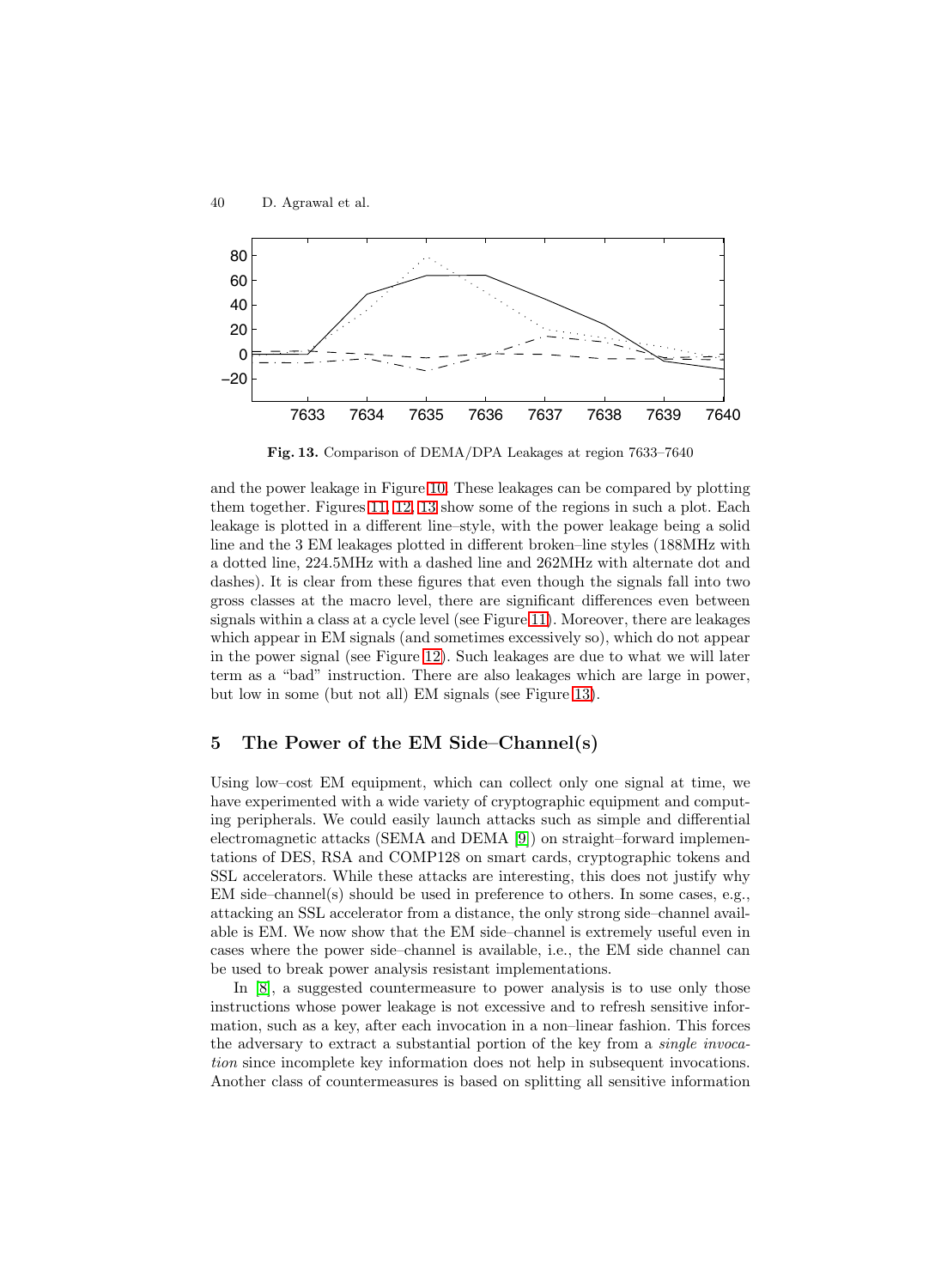<span id="page-12-0"></span>into shares [\[2,4\]](#page-16-0). The basic idea is that uncertainty in the information about each share is exponentially magnified in proportion to the number of shares.

#### **5.1 Bad Instructions Defeat Power Analysis Countermeasures**

The key to breaking both classes of countermeasures is to identify instructions, that we term *bad* instructions, which leak much more information in some EM signals as compared to the power signal. If bad instructions are used in power– analysis resistant implementations, the leakage assumptions made the implementation become invalid.

For all chip cards that we examined, there were several bad instructions. In our investigations, we did not find any instruction that leaked in the power side–channel but did not leak in some EM side–channel. This can happen if all critical parts of a chipcard are well–shielded but the power signal is not. We feel that this is unlikely since a designer who shields EM emanations so well is also likely to protect against power signal leakages.

For example, the bit test instruction is very useful for implementing algorithms, such as DES, which involve bit level permutations. For example, it can be used for key expansion and P–permutation. The value of the tested bit is known to have low power leakage characteristics on many smart cards. This is because the power signal is dominated by the larger currents needed to drive bus lines as opposed to the smaller currents within a CPU performing a bit–test. Thus, it is likely to be present in some power analysis resistant implementations.

However, this bit test instruction turned out to be a bad instruction for smartcard B. When the internal noise generators had been turned off, we observed that it leaked information about the tested bit from even a *single* signal sample in the EM side–channel but not in the power side–channel. This is illustrated in Figures [14](#page-13-0) and [15](#page-14-0) where the amplitudes of two EM signals are plotted against time (in 10ns units). In both figures, the data was collected by a 12–bit, 100MHz scope after demodulating at the 262MHz carrier. Figure [14](#page-13-0) shows two EM signals in which the bits tested are both 0: this is seen as a low value in both the signals at the point 18915. Figure [15](#page-14-0) shows two EM signals in which one of the bits tested is 0 and the other is 1: this is seen as a low value in one of the signals and a high value in the other at point 18780. These points correspond to the cycle where the value of the bit is tested.

Even with noise generators enabled, it was possible to classify the bit value correctly with high probability by using only a few samples (20–30). We experimentally verified that no such differences were to be found at the corresponding cycle for the power signals. Even after statistical tests involving thousands of power samples, there are no differences at this cycle although they show up at other cycles (such as the point where the byte containing the bit is loaded).

If the bit test instruction was used for implementing permutations in a power analysis resistant implementation of DES, with noise generators off, a SEMA attack would be sufficient to extract the DES key regardless of which class of countermeasures [\[8,2,4\]](#page-16-0) was used. However, if noise was enabled, then the countermeasure of [\[8\]](#page-16-0) may still remain immune. However, as we now show, higher order statistical attacks would still defeat the countermeasures of [\[2,4\]](#page-16-0).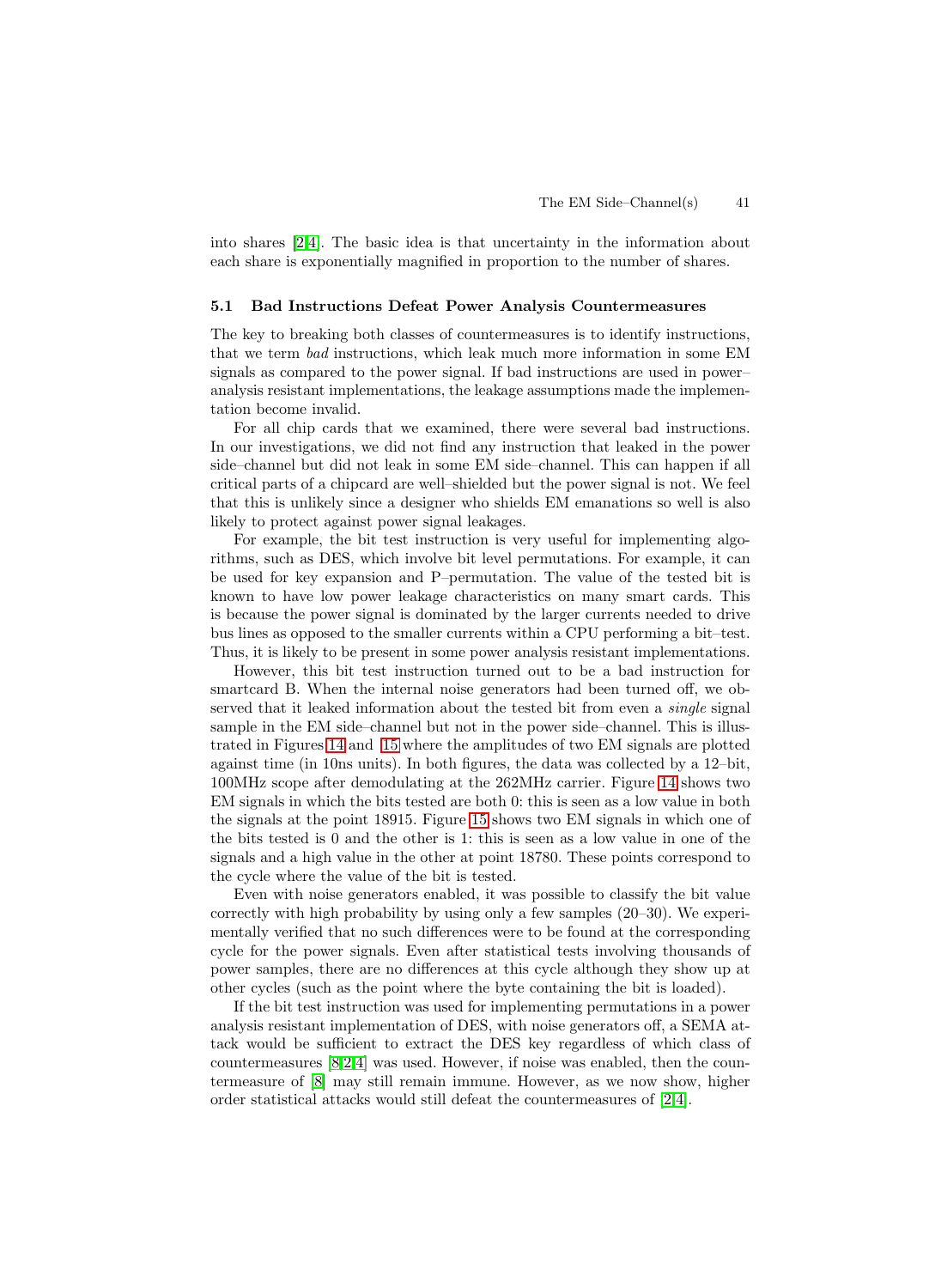<span id="page-13-0"></span>

**Fig. 14.** Two EM Signals where tested bits are 0 (seen as low values at 18915)

**Higher Order EM Attacks on Secret–Sharing.** The secret–sharing based DPA countermeasure chooses a value for the number of shares based on leakage characteristics and the desired level of resistance against higher order power analysis attacks [\[2,4\]](#page-16-0), in terms of the number of samples required to break the implementation. If a leakage is superior in an EM signal, then the number of samples for the corresponding higher order EM attack can be substantially lower. The task of an adversary attempting this higher order attack may be complicated by the fact that the code could be unknown. We now outline a general technique to perform higher order EM attacks exploiting bad instructions which can work even when the code is unknown.

**Attacks on Unknown Code.** Assume a chipcard containing an unknown k– way secret–sharing based DPA protected code for a known algorithm. Further assume that "bad" instructions have already been identified and some of these instructions are used to manipulate shares. These, of course, are necessary conditions for EM attacks to be more effective than power attacks. Let us also assume that it is possible to use signal processing to remove execution sequence and variable clock randomization that has been added as countermeasures to complicate alignment of signals and that each signal can be realigned into a canonical execution sequence<sup>10</sup>.

The value of  $k$  is usually small. For simplicity, assume that  $k$  is 2: the attack generalizes for slightly larger k. Fix a reasonable limit  $L$  on the number of EM samples that can be collected. We now show that if  $k$  is small and if with knowledge of the code we could have broken the protected code using  $L$  samples, then this attack can break the unknown protected code with  $O(L)$  samples.

In case of a two–way split, a first step is to identify the two locations where the shares of an algorithmic quantity are being manipulated using bad instructions. If code–execution randomization can be effectively neutralized, then this can be done for many algorithms. Knowing the algorithm, one can provide two different inputs such that the value of the variable is different for these inputs while most

 $10$  We have found this to be quite feasible, especially since canonicalization with a reasonable probability of correctness suffices.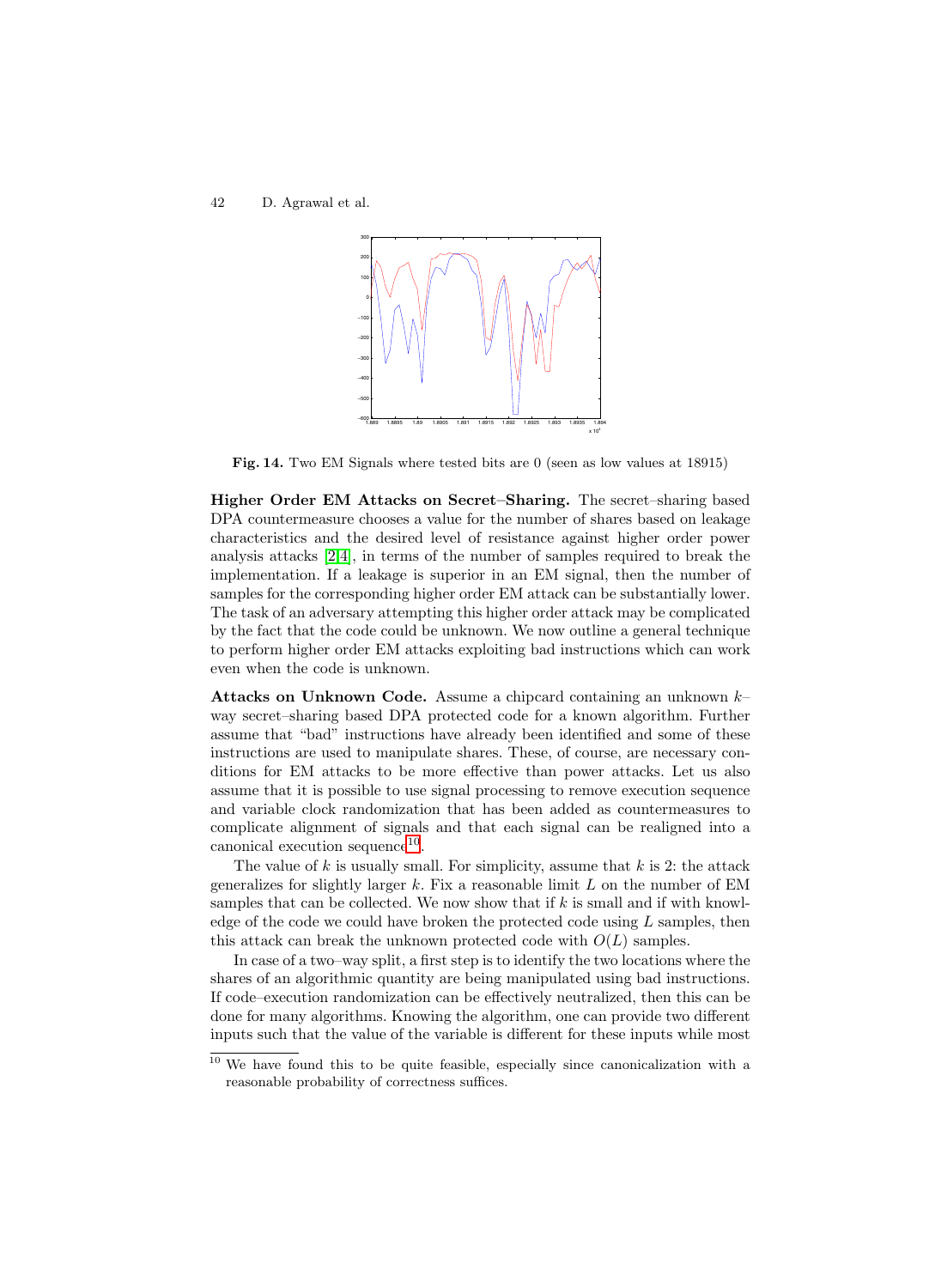<span id="page-14-0"></span>

**Fig. 15.** Two EM Signals where tested bits are 0 and 1 (low and high values at 18780)

of the other variables are the same within the window of interest. For example, in DES if algorithmic quantity is an S–box output, one could choose two inputs which differ only on 1 bit so that only that S–box output is affected.

Take L EM samples for each of these two different inputs. If the exact locations where the two shares were manipulated was known, then there is second order statistic, S, that can be applied to the signal at these two locations to distinguish between the two different inputs, thus enabling hypothesis testing.

Without location information, one can only assume that the two locations are an integral number,  $D$ , of clock cycles apart. So the strategy is to compute the statistic  $S$  for each point on the signal with respect to a corresponding point D cycles away. This is done for both sets of inputs for all reasonable values of D. If the shares are not manipulated at distance  $D$ , then the values of the statistic S at all points will be similar for the two inputs. However, for the right value of  $D$ , there will be a significant difference in  $S$  exactly at the point where the first share is manipulated and thus the exact location of each share is revealed.

An optimization is to choose the two inputs so that multiple algorithmic variables are different. Then the above exercise will yield candidate locations for the shares for all these variables. Once these locations are identified, second (or higher) order attacks can be applied as if the code were known.

To validate this approach, we implemented a two–way XOR–based secret sharing scheme for bits on smartcard B with noise generators on. The sample code split the input bits into pairs of shares and tested the values of the bits of the shares using the bit test instruction. We confirmed that DPA and DEMA on input bits did not work. In the implementation, the shares of one of the input bits were tested 40 cycles apart. Section [5.1](#page-12-0) shows that when a bit is 1, the signal at the bit test instruction is high and when the bit is 0, the signal is low. For a 2–way bit split using an XOR–scheme, the shares of a 0 bit will be (0, 0) or  $(1, 1)$  with equal probability and the shares of a 1 bit would be  $(0, 1)$  or  $(1, 0)$ with equal probability. This suggests that a good statistic  $S$  is the correlation coefficient between the corresponding signal points where the shares of bits are being tested. S will be positive when the bit is 0 and negative when the bit is 1.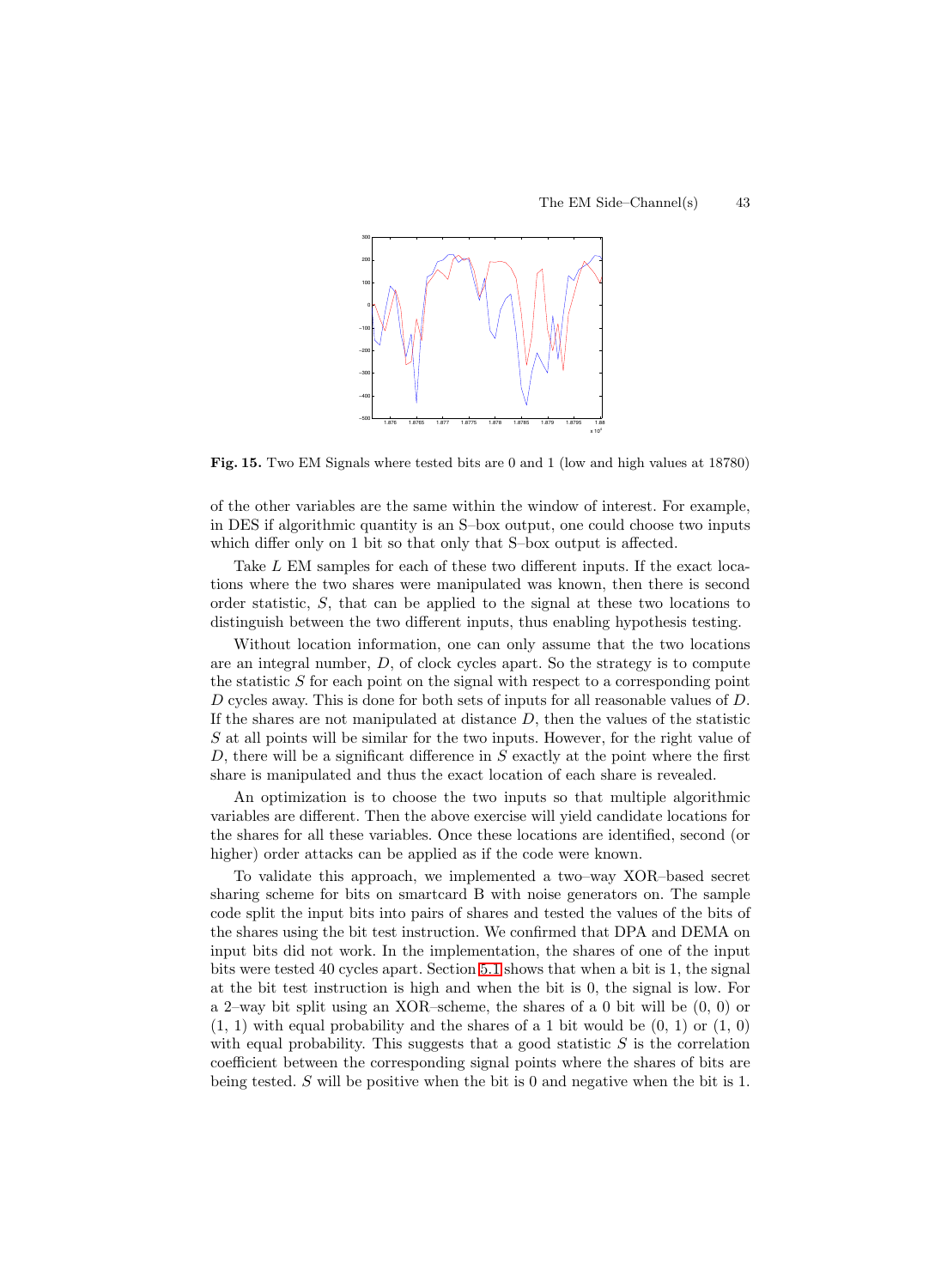<span id="page-15-0"></span>

**Fig. 16.** Difference in correlation statistics for  $D = 40, L = 500$ 

We experimented with  $L = 500$ , for two different inputs, which differed in exactly three bits. Figure 16 shows the difference in the statistic  $S$  when the distance  $D$  is 40, plotted against elapsed time in 10ns units. The three significant negative peaks were confirmed to be at exactly the points where the first shares of the three bits (that differ) were being manipulated. In fact this attack even worked when  $L = 200$ . No peaks were seen when D differed from 40. The same experiment when repeated for  $D = 40$  for five thousand power signals did not work showing that higher order DPA does not work with five thousand signals.

#### **6 Conclusion and Further Work**

This paper, together with other recent work [\[9,6,1\]](#page-16-0), lays the foundations for a theory of EM leakages during computation in CMOS devices. While a significant amount of information had been publicly available on EM leakages, that work mostly dealt with leakages from displays and other peripherals[\[10\]](#page-16-0).

Our paper highlights a key aspect of the nature of EM leakage, i.e., the presence of multiple, unintentional, information–bearing signals within this side– channel. In addition, this paper also demonstrates why EM side–channel(s) are so useful: multiple signals with differing leakage characteristics enable a variety of attacks, including attacks against implementations secure against power analysis.

Despite their effectiveness, the single–channel attacks described in this paper provide only a glimpse of what is possible. Combining leakages from multiple EM channels using techniques from Signal Detection and Estimation Theory yield substantially stronger attacks. The existence of such multi-channel attacks highlights a pressing need for models and techniques to assess the net information leakage from all the EM signals realistically available to an adversary. Preliminary results on these aspects of the EM side–channel(s) is described in more detail in [\[1\]](#page-16-0).